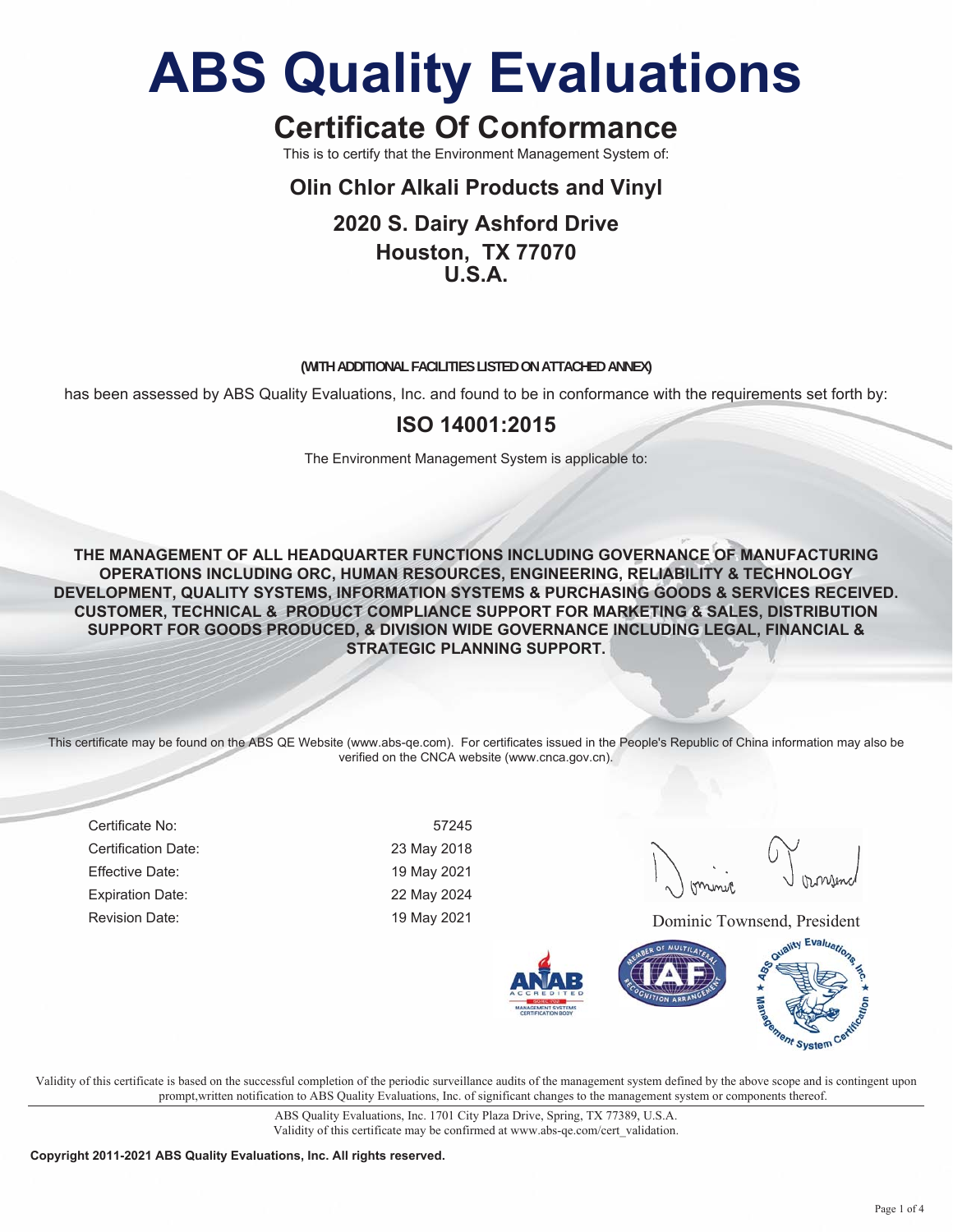## **ISO 14001:2015 Certificate Of Conformance ANNEX**

Certificate No: 57245

### **Olin Chlor Alkali Products and Vinyl**

### At Below Facilities:

| Facility: | Houston, TX<br>2020 S. Dairy Ashford Drive<br>Houston, TX 77070<br>U.S.A.                                                                                                                                                                                                                           | Facility: | Henderson, NV<br>350 Fourth Street<br>Henderson, NV 89015<br>U.S.A.                                                                                                                                                                                                                                         |
|-----------|-----------------------------------------------------------------------------------------------------------------------------------------------------------------------------------------------------------------------------------------------------------------------------------------------------|-----------|-------------------------------------------------------------------------------------------------------------------------------------------------------------------------------------------------------------------------------------------------------------------------------------------------------------|
| Activity: | The governance & management of the Olin Chemical business.                                                                                                                                                                                                                                          | Activity: | Manufacture of sodium hypochlorite (bleach) solutions as well as<br>transloading operations for chlorine, caustic soda, & hydrochloric<br>acid.                                                                                                                                                             |
| Facility: | Santa Fe Springs, CA<br>11600 Pike Street<br>Santa Fe Springs, CA 90670<br>U.S.A.                                                                                                                                                                                                                   | Facility: | Tracy, CA<br>26700 S. Banta Rd<br>Tracy, CA 95304<br>U.S.A.                                                                                                                                                                                                                                                 |
| Activity: | Manufacture, trans loads, use or supply Chlorine, Caustic Soda, &<br>Sodium Hypochlorite solutions (bleach), including the receipt &<br>verification of purchased goods, manufacture of products,<br>monitoring & testing of those products, storage, loading/<br>unloading, & shipping.            | Activity: | Manufacture, use, transload, or supply Chlorine, Caustic Soda,<br>Sodium Hypochlorite solutions (bleach), & Potassium Hydroxide,<br>including the receipt & verification of purchased goods,<br>manufacture of products, monitoring & testing of those products,<br>storage, loading/unloading, & shipping. |
| Facility: | Charleston, TN<br>1186 Lower River Road<br>Charleston, TN 37310<br>U.S.A.                                                                                                                                                                                                                           | Facility: | McIntosh, AL<br>1638 Industrial Rd<br>McIntosh, AL 36553<br>U.S.A.                                                                                                                                                                                                                                          |
| Activity: | Manufacture & supply Chlorine, Caustic Soda, Sodium<br>Hypochlorite, Hydrogen, Hydrochloric Acid, Potassium Hydroxide,<br>& Sulfuric Acid. The scope includes receipt & verification of<br>purchased goods, manufacture of products, monitoring & testing of<br>those products, storage & shipping. | Activity: | Manufacture & supply chlorine, caustic soda, sodium<br>hypochlorite, hydrogen, sulfuric acid, hydrochloric acid & sodium<br>chloride. The scope includes receipt & verification of purchased<br>goods, manufacture of products, monitoring & testing of those<br>products, storage, and shipping            |





Validity of this certificate may be confirmed at www.abs-qe.com/cert\_validation.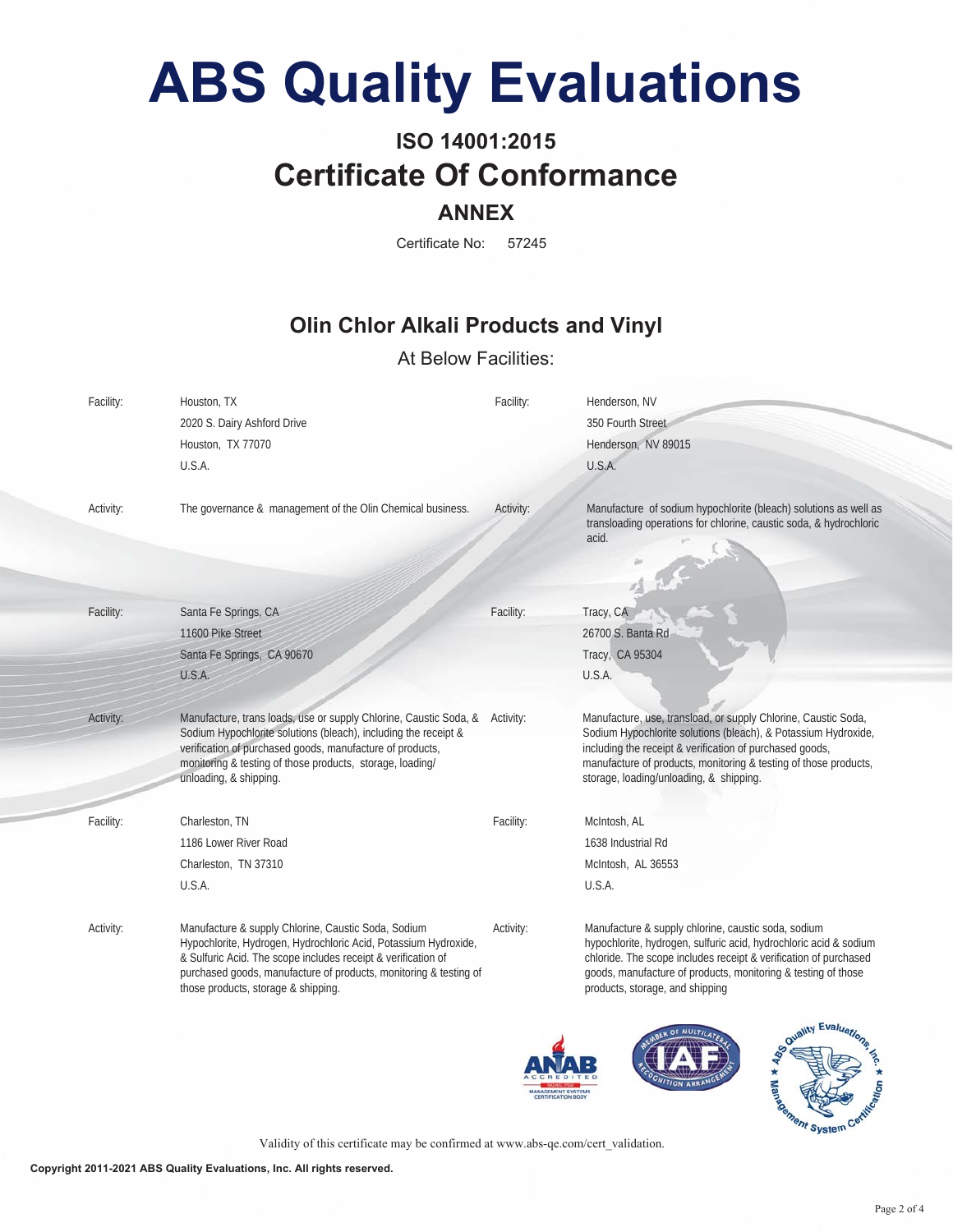## **ISO 14001:2015 Certificate Of Conformance ANNEX**

#### Certificate No: 57245

### **Olin Chlor Alkali Products and Vinyl**

### At Below Facilities:

| Facility: | Niagara Falls, NY                                                                                                                                                                                                                                                                                                                                         | Facility: | St. Gabriel, LA                                                                                                                                                                                                                                                                                                      |
|-----------|-----------------------------------------------------------------------------------------------------------------------------------------------------------------------------------------------------------------------------------------------------------------------------------------------------------------------------------------------------------|-----------|----------------------------------------------------------------------------------------------------------------------------------------------------------------------------------------------------------------------------------------------------------------------------------------------------------------------|
|           | 2400 Buffalo Ave                                                                                                                                                                                                                                                                                                                                          |           | 4205 Highway 75                                                                                                                                                                                                                                                                                                      |
|           | Foote Yard, Located on Porter Road                                                                                                                                                                                                                                                                                                                        |           | St. Gabriel, LA 70776                                                                                                                                                                                                                                                                                                |
|           | Niagara Falls, NY 14303                                                                                                                                                                                                                                                                                                                                   |           | U.S.A.                                                                                                                                                                                                                                                                                                               |
|           | U.S.A.                                                                                                                                                                                                                                                                                                                                                    |           |                                                                                                                                                                                                                                                                                                                      |
| Activity: | Manufacture & supply of chlorine, caustic soda, sodium<br>hypochlorite, hydrogen, & hydrochloric acid & sulfuric acid. This<br>scope includes verification of purchased goods, receiving of<br>materials, manufacture of products, monitoring & testing of those<br>products, processing customer orders, storage, shipping and<br>continual improvement. | Activity: | Manufacture & supply Chlorine, Caustic Soda, Hydrogen &<br>Sulfuric Acid, including receipt & verification of purchased goods,<br>manufacture of products, monitoring & testing of those products,<br>storage, loading/unloading, shipping & pipeline transfers up                                                   |
| Facility: | Plaquemine, LA                                                                                                                                                                                                                                                                                                                                            | Facility: | Freeport, TX                                                                                                                                                                                                                                                                                                         |
|           | 21255 Highway 1                                                                                                                                                                                                                                                                                                                                           |           | 2301 Brazosport Blvd                                                                                                                                                                                                                                                                                                 |
|           | Plaquemine, LA 70764                                                                                                                                                                                                                                                                                                                                      |           | Freeport, TX 77541                                                                                                                                                                                                                                                                                                   |
|           | U.S.A.                                                                                                                                                                                                                                                                                                                                                    |           | U.S.A.                                                                                                                                                                                                                                                                                                               |
|           |                                                                                                                                                                                                                                                                                                                                                           |           |                                                                                                                                                                                                                                                                                                                      |
| Activity: | Management of Gulf Coast Chlorinated Organics & Chlor-Vinyl<br><b>Business</b>                                                                                                                                                                                                                                                                            | Activity: | Manufacture & supply of Chlorine, & chlorine derivative products,<br>include chlorinated organics, as well as Epoxy & intermediate.<br>The scope includes receipt & verification of purchased goods,<br>manufactured of products, monitoring & testing of those products,<br>storage, loading/unloading, & shipping. |
| Facility: | Russellville, AR                                                                                                                                                                                                                                                                                                                                          | Facility: | Roberta, GA                                                                                                                                                                                                                                                                                                          |
|           | 3230 Dow Drive                                                                                                                                                                                                                                                                                                                                            |           | 125 GNS Ct.                                                                                                                                                                                                                                                                                                          |
|           | Russellville, AR 72802                                                                                                                                                                                                                                                                                                                                    |           | Roberta, GA 31078                                                                                                                                                                                                                                                                                                    |
|           | U.S.A.                                                                                                                                                                                                                                                                                                                                                    |           | U.S.A.                                                                                                                                                                                                                                                                                                               |
| Activity: | Manufacture & maintenance of cells including verification of<br>purchased goods, receiving of materials, repair services, quality<br>assurance of those products, shipping & continual improvement.                                                                                                                                                       | Activity: | Manufacture & distribution of epoxy.                                                                                                                                                                                                                                                                                 |





Validity of this certificate may be confirmed at www.abs-qe.com/cert\_validation.